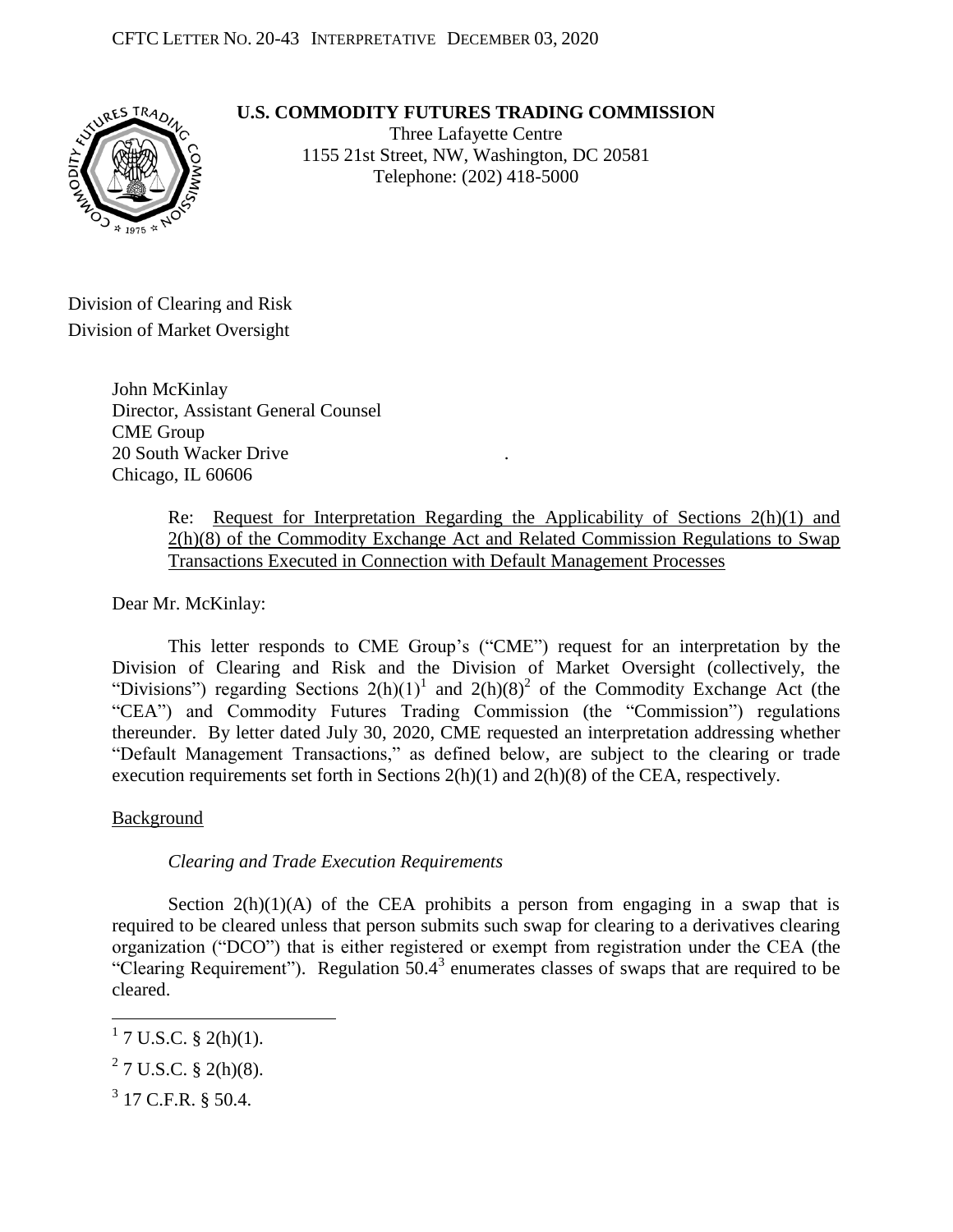Section 2(h)(8) of the CEA requires that swap transactions that are subject to the clearing requirement must be executed on a designated contract market or a swap execution facility that is either registered or exempt from registration under the CEA, unless no such entities make the swap available for trade or the relevant swap transaction is subject to the clearing exception under CEA Section  $2(h)(7)^4$  (the "Trade Execution Requirement").

## *Default Management*

Commission regulations require a registered DCO to use risk control mechanisms to "limit [the DCO's] exposure to potential losses from defaults by its clearing members."<sup>5</sup> In particular, a DCO is required to adopt rules detailing the actions it may take upon a default, "which shall include the prompt transfer, liquidation, or hedging of the customer or house positions of the defaulting clearing member."<sup>6</sup>

CME has rules permitting it to enter into swaps transactions, including hedges, liquidations, offsets, porting, and similar such transactions, whether by auction, sale, book-entry or other means, to reduce and manage the risk associated with a clearing member default ("Default Management Transactions"). The instruments and processes used to manage a particular default are determined by CME's rules, the circumstances at the time of default, and the composition of the defaulted clearing member's portfolio.

According to CME's representations, Default Management Transactions are conducted with a willing counterparty for the purpose of flattening or mitigating market risk in furtherance of CME's risk management functions. Default Management Transactions are not entered into by two third parties and subsequently cleared by CME, nor are they a direct result of the novation of a swap submitted to CME for clearing. Because Default Management Transactions may include classes of swaps that are required to be cleared under Regulation 50.4, they potentially implicate the Clearing and Trade Execution Requirements.

## Discussion

 The Divisions have previously interpreted Section 2(h)(1) to not require the clearing of certain swaps that originate with a DCO. In CFTC Letter No.  $15{\text -}51$ , the Divisions considered swaps resulting from a "firm or forced trades" process, in which a DCO requires its clearing members to submit bid and ask prices for certain swaps, and then, under certain conditions, requires a clearing member to buy or sell a swap at a price based on the clearing member's

 $47 \text{ U.S.C. } $2(h)(7)$ .

 $<sup>5</sup>$  17 C.F.R. § 39.13(f); *see also* 17 C.F.R. § 39.16(c)(1) (a DCO "shall adopt procedures that</sup> would permit [it] to take timely action to contain losses and liquidity pressures and to continue meeting its obligations in the event of a default on the obligations of a clearing member to the [DCO]").

 $6$  17 C.F.R. § 39.16(c)(2)(ii).

<sup>&</sup>lt;sup>7</sup> CFTC Letter No. 15-51 (Sept. 18, 2015) available at [https://www.cftc.gov/node/213981.](https://www.cftc.gov/node/213981)